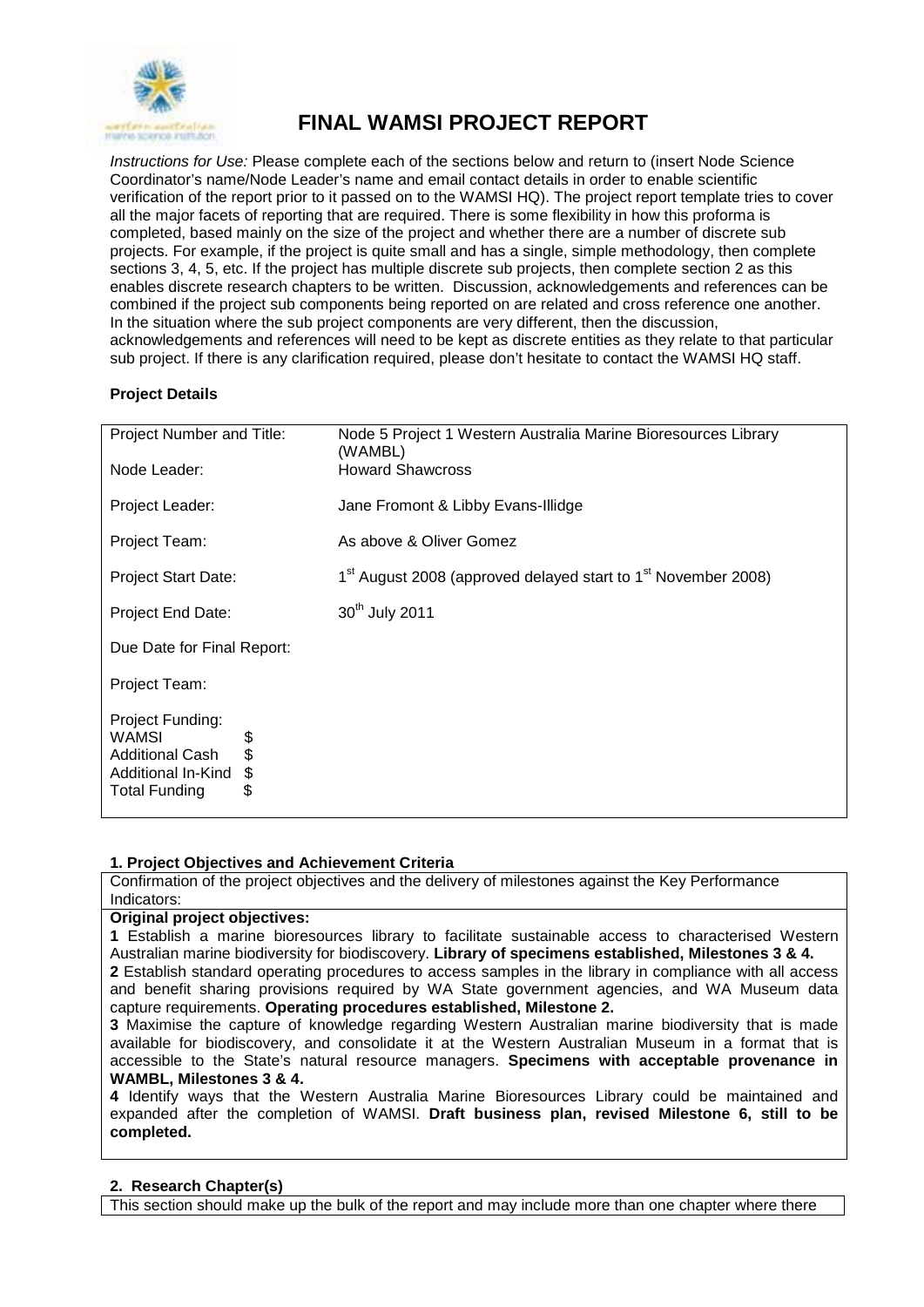are a number of sub-projects that are contained within one project. The section should include the following subheadings for each project/sub-project.

- a) Introduction
- b) Methodology further details provided below in (3) c) Results further details provided below in (4)
- c) Results further details provided below in (4)<br>d) Discussion further details provided below in
- d) Discussion further details provided below in (5)
- e) Acknowledgements<br>f) References
- References

#### **3. Methodology**

Summarise the method(s) utilised as part of the project and provide a listing of the sub-projects (if appropriate). Sub-project reports should be provided as annexures to this project report.

**Library Inventory**: this project established a table linked to the Western Australian Museum marine invertebrates collections database. Consequently data is backed up every 24 hours. The table fields were modelled on the AIMS Bioresources Library database and include amount of frozen material and how and where it is stored, as well as tracking material that has been sent for research (list of fields below). The collections database contains all details on provenance of the specimens, including all collecting data including georeferencing of locations and depths (list of fields below).

Table 1. Fields in the WAMBL and MIZ (marine invertebrate zoology) databases.

| <b>WAMBL database fields</b>            | <b>MIZ database fields</b>           |
|-----------------------------------------|--------------------------------------|
| Registration (Z) Number                 | Registration (Z) Number              |
| Number of Samples (from 1 to 10)        | Old Catalogue (or Field Number)      |
| Sample Size (100g or 2g)                | Phylum                               |
| Storage                                 | Class                                |
| <b>Storage Location (Box Number)</b>    | Order                                |
| Sample Weight                           | Family                               |
| Loan                                    | Genus                                |
| <b>Total Sample Weight (calculating</b> | Subgenus                             |
| button)                                 |                                      |
|                                         | Species                              |
|                                         | Authority                            |
|                                         | Determiner (Identifier)              |
|                                         | <b>Year Determined</b>               |
|                                         | Reliability of Determiner            |
|                                         | Habitat                              |
|                                         | Country                              |
|                                         | Locality                             |
|                                         | Latitude                             |
|                                         | Longitude                            |
|                                         | Collector(s)                         |
|                                         | Expedition                           |
|                                         | Station                              |
|                                         | <b>Collecting Method</b>             |
|                                         | Date Collected                       |
|                                         | Source Obtained (Donated, Collected, |
|                                         | $etc.$ )                             |
|                                         | Specimen Number                      |
|                                         | Specimen Type (Holotype, Voucher,    |
|                                         | $etc.$ )                             |
|                                         | Storage (Wet or Dry)                 |
|                                         | Fixed (10% Formalin, 100% EtOH,      |
|                                         | 75% EtOH)                            |
|                                         | Preserved (10% Formalin, 100%        |
|                                         | EtOH, etc.)                          |
|                                         | Remarks (any additional data)        |

**Guidelines for access to WAMBL**: these guidelines provide advice on how to fill out a Fisheries reg 179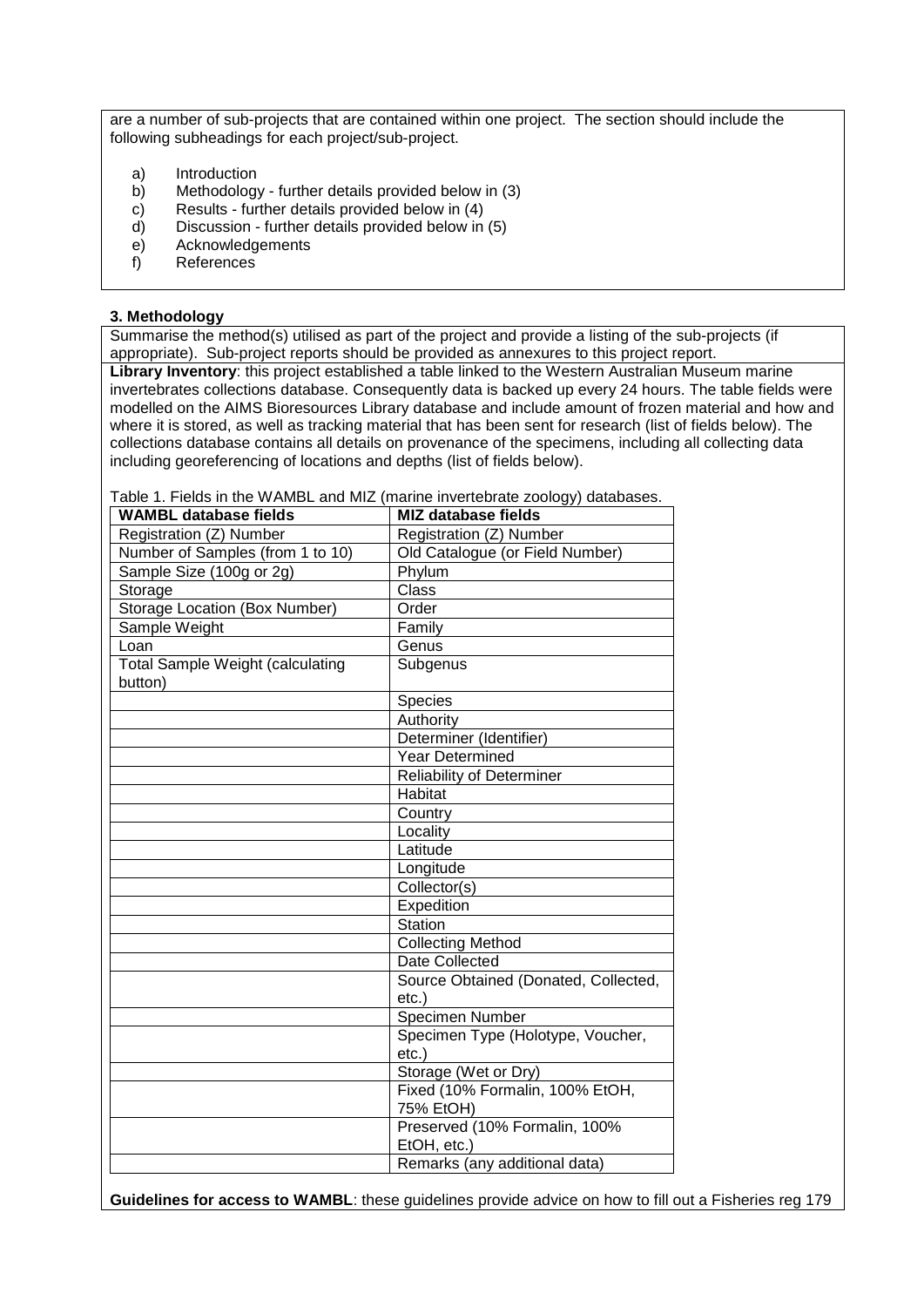permit to access samples from WAMBL. They explain reporting requirements and what to do with material remaining post project. They also contain the Material Transfer Agreement between WAMBL and the recipient of the samples which must be signed before samples are released from WAMBL, and all terms and conditions associated with the agreement. Attachment 1: WAMBL MTA

**Permissions**: The WA Museum and other WA institutions hold frozen samples collected for biodiversity purposes, but of suitable provenance for WAMBL. We established a standard letter requesting formal lodgement of these samples into WAMBL. Permissions were achieved for collections of both Commonwealth and State samples, which are now held in WAMBL. Attachment 2: Standardised permissions letter.

**Storage**: There are three 700 litre freezers holding bulk sample in WAMBL. 2g aliquots are held in a - 80°C upright freezer in small storage boxes, and 10g aliquots for rapid replacement of 2g aliquots are held in a dedicated chest freezer. All freezers are on the Museum back up electrical system (generators) so power cannot fail to these collections. Provenance is excellent.

# **4. Results**

Present the results of the project and attainment of scientific objectives. Assess the success of meeting each objective identified in the proposal, as initially approved or later modified. For each objective:

- 1. Re-state the objective,
- 2. Tell the degree to which it has been met, and
- 3. Describe the technical findings and conclusion in a paragraph or two. This language should be informative, not just indicative (i.e., don't say "a new process was developed," but rather "the XYZ method increases productivity by 20 %"). A sample statement might begin, "Objective 1 -- To increase survival of juvenile...by 50%. This objective has been met. Survival of……...was increased 67% by altering culture tanks in the following way. If an objective was not 100% complete at the end of a project, indicate why.

**Objective 1:** Establish a marine bioresources library to facilitate sustainable access to characterised Western Australian marine biodiversity for biodiscovery.

**A library of sponge specimens has been established in the WA Museum with 157 frozen Commonwealth collected samples and 50 State collected samples incorporated into WAMBL. 466 frozen samples with extracts, collected from Western Australian waters are virtually incorporated into WAMBL i.e they are held at AIMS in Townsville but have been 'signed over' to WAMBL which is now their only release point for biodiscovery research. The WAMSI project did not identify funds for the AIMS material to be physically incorporated into WAMBL. This aspect is being costed in the business plan currently being drafted that will also identify the costs associated with continuing to operate WAMBL.**

**Objective 2:** Establish standard operating procedures to access samples in the library in compliance with all access and benefit sharing provisions required by WA State government agencies, and WA Museum data capture requirements.

**Operating procedures to access material for biodiscovery purposes from WAMBL were established in December 2009. These procedures and the Material Transfer Agreement have been used on the two occasions extracts and samples were released for biodiscovery, in October 2010 to WAIMR and in December 2010 to the Pharmacology Unit, School of Medicine & Pharmacology, UWA. Further, these operational procedures and MTA were drafted such that they can continue to be used when Biodiscovery Legislation is introduced in Western Australia.**

**Objective 3:** Maximise the capture of knowledge regarding Western Australian marine biodiversity that is made available for biodiscovery, and consolidate it at the Western Australian Museum in a format that is accessible to the State's natural resource managers.

**Only specimens with acceptable provenance were incorporated into WAMBL. Acceptable provenance includes detailed collecting data as outlined in Table 1 above, as well as ensuring samples incorporated into WAMBL have met acceptable storage conditions since their collection i.e. have been continuously frozen. A WAMBL database was established as a table linked to the Western Australian Museum marine invertebrates collections database. Data is backed up every 24 hours. The table fields were modelled on the AIMS Bioresources Library database and include amount of frozen material and how and where it is stored, as well as tracking material that has**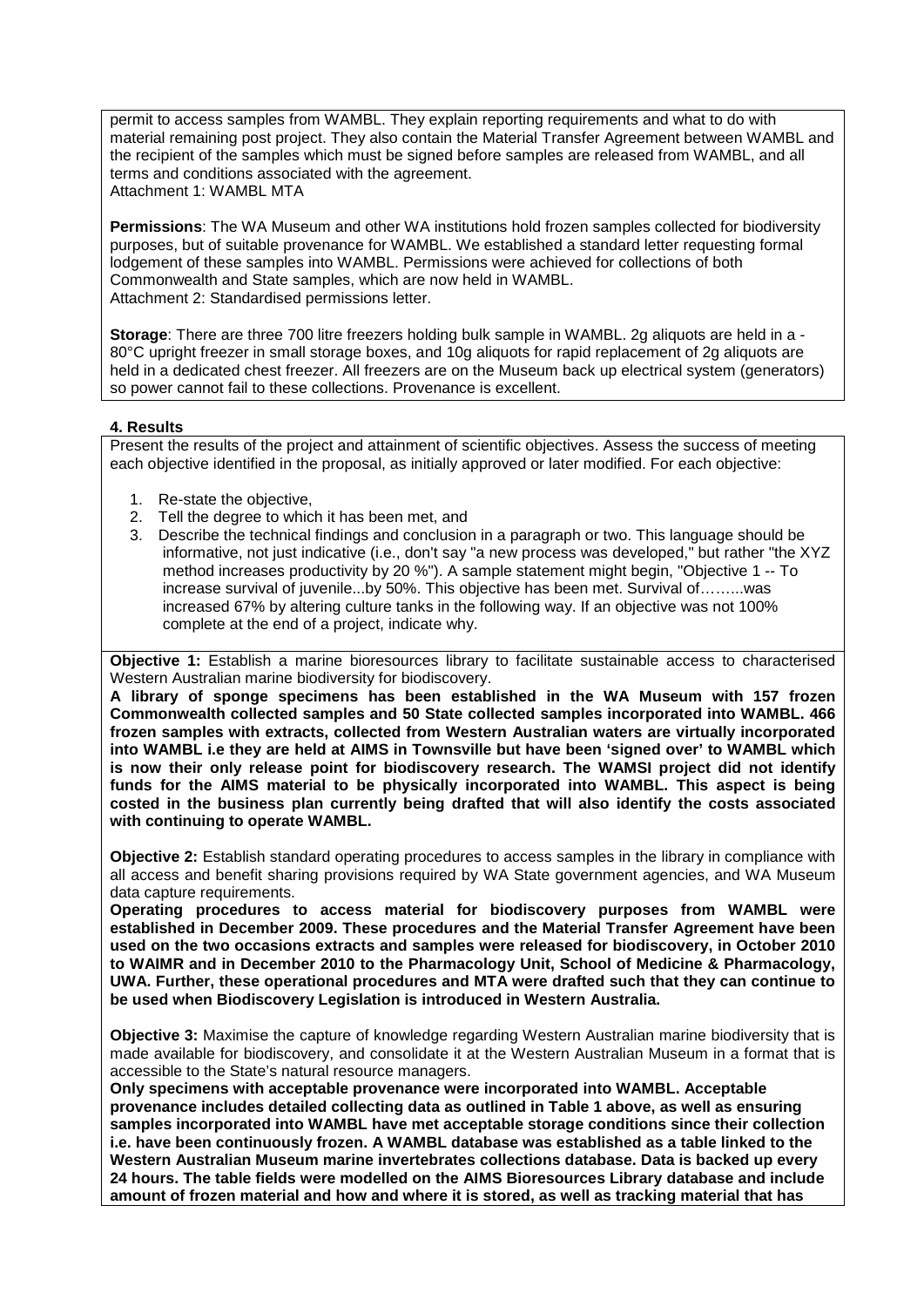**been sent for biodiscovery research (see Table 1). The collections database contains all details on provenance of the specimens, including all collecting data including georeferencing of locations and depths. Project metadata is available via IVEC, and the WAMBL sample data will be available via the WA Museum website once the project is completed (2011).**

**Objective 4:** Identify ways that the Western Australia Marine Bioresources Library could be maintained and expanded after the completion of WAMSI.

**This objective was to be developed pending success in obtaining additional resources to operate WAMBL. Unfortunately additional resources have not been forthcoming. However, it was decided in discussion with the WAMSI Board Chairman, Dr Peter Rogers, and the current Node Leader, Mr Howard Shawcross, that this would be a useful document, and it is currently being developed with the aim of producing a draft in August, prior to the WAMSI conference in September.** 

#### **5. Discussion**

Implications for Management and Advancement of the Field – Describe the key findings as they relate to the objectives and the management questions discussed at the outset of the project.

Operating procedures to access material for biodiscovery purposes from WAMBL have been established. These procedures and the Material Transfer Agreement were drafted such that they can continue to be used when Biodiscovery Legislation is introduced in Western Australia.

The Western Australian Museum marine invertebrates collections database contains all details on provenance of the specimens in WAMBL, including species identification, and all collecting data including georeferencing of locations and depths.

Problems encountered (if any) – Describe any major problems/issues encountered during the study and how they were addressed.

The major problems encountered in this project were directly related to the lack of biodiscovery legislation in Western Australia. For this reason the release of samples from WAMBL was significantly delayed while a way to enable this to occur was determined by the then Node Leader Mr Jason Froud. For example, the milestone related to the release of samples for biodiscovery research to WAIMR was delayed for over one year, from July 2009 to October 2010, reflecting this significant difficulty. The solution was an agreement between Fisheries, WA and UWA which allowed for samples to be released to research institutions associated with UWA. It is uncertain if a similar agreement would have to be negotiated between Fisheries and a research institution if the latter was not associated with UWA. Currently non UWA affiliates have shown interest in accessing WAMBL samples, the latest being a researcher at the Chem Centre, Curtin University in April 2011, but have not currently finalised the Fisheries reg 179, which is the permit required to handle WAMBL samples. Subsequent release of samples to UWA affiliates has been straightforward.

The legal uncertainty associated with benefit sharing has resulted in companies not pursuing access to samples from WAMBL. WAMBL was contacted on a number of occasions about access to samples but without clear benefit sharing legislation none of these companies was prepared to proceed. The impediment was that if they discovered a compound of interest they had no understanding of their rights in relation to the compound. The latest contact was by BHP Corporate Ltd in March 2011.

Another issue that remains unresolved due to lack of WA legislation is the use of already collected frozen samples. WAMBL has negotiated prior informed consent with researchers who have collected frozen specimens from WA State waters under biodiversity permits obtained from Fisheries WA or from DEC. Frozen sample that is more than required for WA Museum taxonomic vouchers are held at the Museum and have been incorporated into WAMBL. However, these samples have not been released for biodiscovery research due to the uncertainty about whether the permit agencies, DEC and Fisheries WA would consider this appropriate use of such samples. Indications from these agencies, particularly DEC, are that they would not consider this appropriate, which means the Museum may be required to permanently dispose of these samples. The WAMBL position is that these biodiscovery collected specimens are excess to taxonomic need but since they have been collected (killed) their usage should be maximised, reflecting the concept of sustainable use of State marine resources. This is particularly the case where it is unlikely that the species will not be collected from those locations again; eg. the frozen samples associated with the deeper waters off Ningaloo (WAMSI Node 3), or more recently collected in the Kimberley, and held at the WA Museum. The Northern Territory legislation approves of previously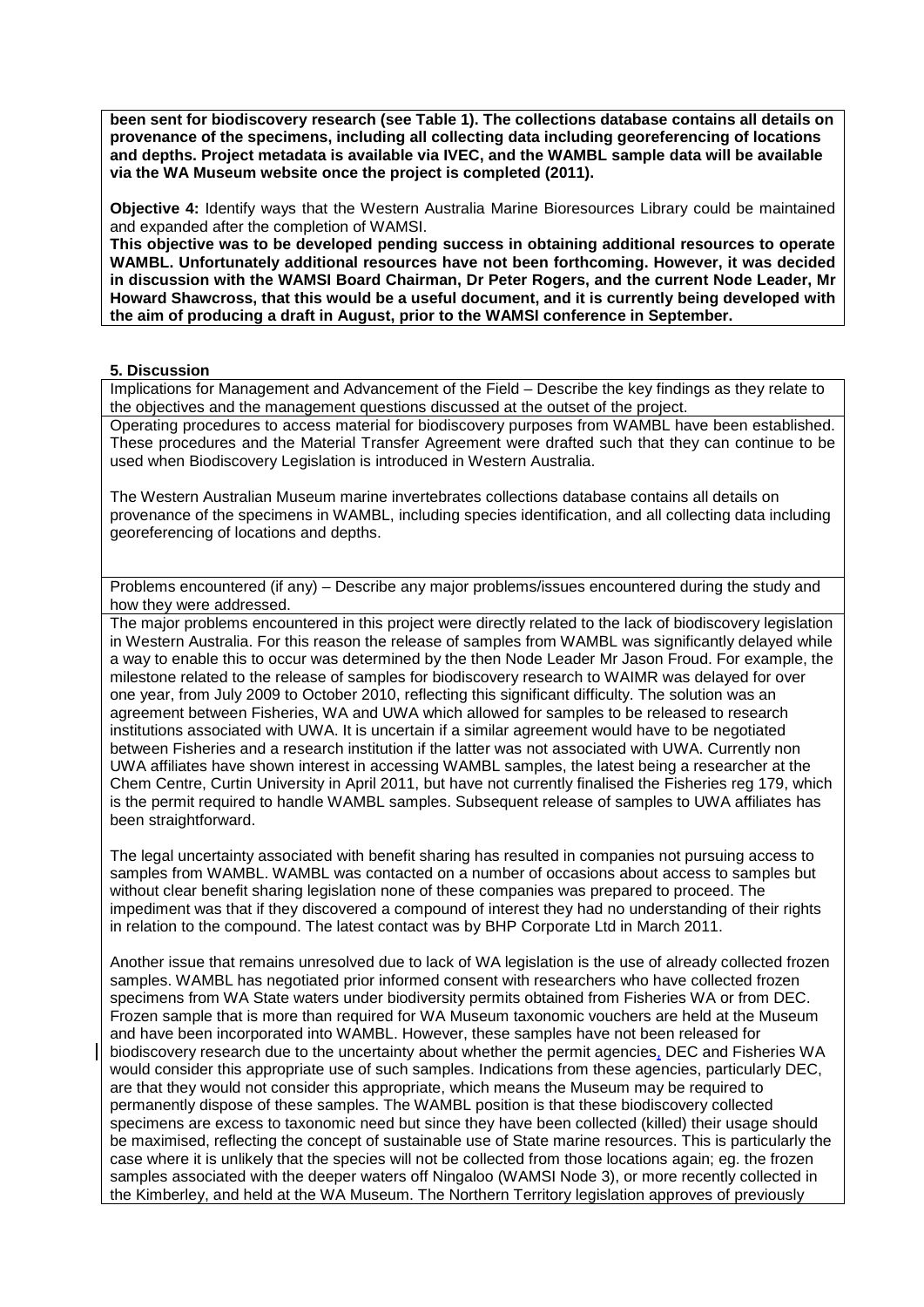collected samples being available for biodiscovery and it is important the WA legislation addresses this issue in a similar manner. This is the least wasteful outcome of such excess collections.

New Research Directions (if any) – Identify new research directions pursued during the course of the project and reasons for modifying original research plans. Describe how the changed research agenda improved the project.

N/A

#### **6. Overall Project Accomplishments**

Students supported – Record the name of each student involved with the project. Indicate whether PhD or other (give details) and briefly describe their role.

N/A

PhD theses, Dissertations and Student Placement – Please give complete citation for theses and dissertations (student's name, month and year completed or expected, level of degree, institution). Please provide a copy of the abstract of the thesis or dissertation when complete.

N/A

Publications - List in standard academic format the citations of literature produced during the reporting period. Include journal articles, book chapters, reports, etc. submitted, in press and printed. Please provide a paper and electronic version copy of each publication resulting from the project. If there is a link to the journal electronically, please also include this.

Publication in prep.

### **Large scale patterns in Australian marine bioactivity**

Elizabeth Evans-Illidge, David Abdo, Jason Doyle, Jane Fromont, Lyndon Llewellyn, Gavin Ericson, Christopher Battershill, and Stuart Kininmonth.

Presentations - Cite any presentations resulting from the project, including conferences, symposiums, etc.

9 February 2010. *Show and Tell 2010, WAMSI Node 5 overview.* WAMSI Show and Tell symposium, Western Australian Museum – Fremantle, presented by J. Fromont.

Other Communications Achievements - Interviews, press releases, etc.

West Australian newspaper article 27<sup>th</sup> February 2009 ABC 720 Perth 17:30 news 4<sup>th</sup> March 2009 Channel 10 TV 17:30 Perth news  $4<sup>th</sup>$  March 2009 ABC1 TV 19:00 Perth news  $4^{\text{th}}$  March 2009 ABC 720 Perth 22:00 news  $4^{\text{th}}$  March 2009 The West Australian Friday 6<sup>th</sup> March 2009 p.14 'Specimen jars hold key to future cures' ABC Goldfields Esperance radio  $8<sup>th</sup>$  March 2009 live interview with Nellie Siemer, morning show presenter. Newsletter of WAIMR Autumn Edition 2011 article on handover of extracts from WAMBL to WAIMR.

**7. Overall Project Benefits** Please note: Benefits go beyond Results and Accomplishments to provide information on direct physical, environmental, economic or social gains realised as a result of a research project or outreach activity.

Discovery and Application of New Products and Processes (if applicable) - Describe any actual or anticipated products or processes discovered or developed in the project.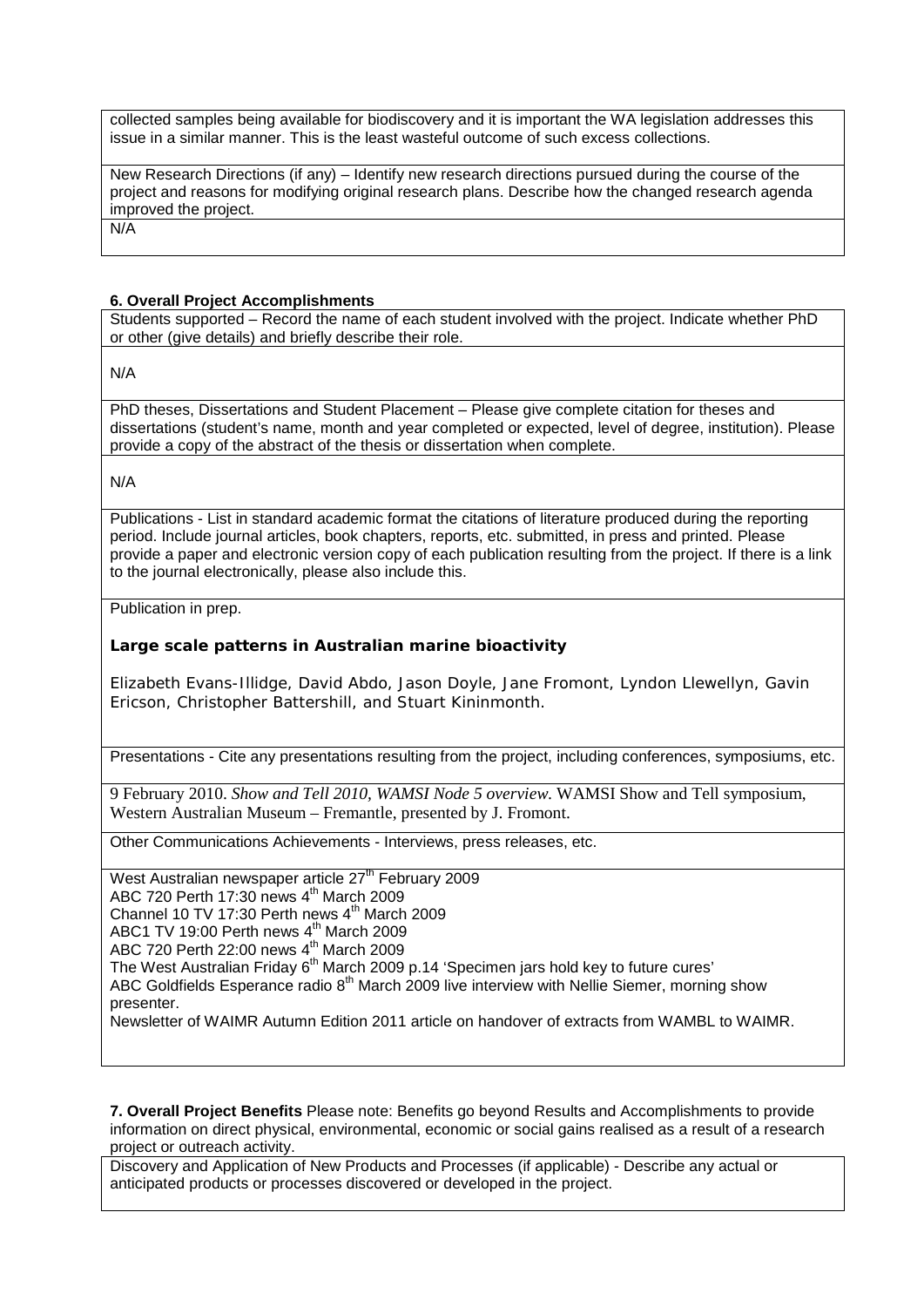#### No new products.

New processes: Delivery of a Material Transfer Agreement that can be used as a model or template for transfer of specimens or extracts for biodiscovery research.

Tools, Technologies and Information for Improved Ecosystem Management - Describe how project results are being (or will be) translated into sustainable use and management of coastal and ocean ecosystems. Tools might include benthic habitat maps or environmental sensitivity indicators. Technologies might include remote and bio-sensing, genetic markers, and culture systems. Information might include technical assistance, training and educational materials.

**Environmental:** The Western Australian Museum marine invertebrates collections database contains all details on provenance of the specimens in WAMBL, including species identification, and all collecting data including georeferencing of locations and depths. Therefore this database provides information on where the species occur.

**Technical:** The project has delivered a Material Transfer Agreement that can be used as a model or template for transfer of specimens or extracts for biodiscovery research and a standardised prior informed consent letter to signover specimens for biodiscovery research as per international biodiscovery agreements.

Forecasting for Natural Resource Management Decisions - Describe how results already are being used or are expected to be used after project completion - by natural resource management to make decisions based on project forecasts. Forecasts may be due to field and laboratory studies and models. Examples include hypoxia forecast models, algal bloom alerts, forecasts of fishery harvest, and prediction of impacts from ecosystem stressors such as pollutants or invasive species.

N/A

Impacts - Impacts are higher order, usually long-term results of a project's activities that have significant scientific, economic or social benefits. Impacts may involve behavioural, policy or economic changes. Describe impacts (anticipated or realized. These impacts may involve behavioural, policy or economic changes. Seminal contributions to science are considered impacts especially if the research findings lead to major progress in a particular field, implementation of new technologies or have a substantive bearing on an economic or societal issue*.*

N/A

# **8. Project Metadata and Data Generated**

These must be available at an open access repository/data centre/iVEC. Project metadata is available via IVEC, and the WAMBL sample data will be available via the WA Museum website once the project is completed (2011**). [http://waodn.ivec.org/geonetwork/srv/en/metadata.show?uuid=604915b2-eaa9-4802-9a78-](http://waodn.ivec.org/geonetwork/srv/en/metadata.show?uuid=604915b2-eaa9-4802-9a78-904ec101ed28) [904ec101ed28](http://waodn.ivec.org/geonetwork/srv/en/metadata.show?uuid=604915b2-eaa9-4802-9a78-904ec101ed28)**

# **9. Linkages to Associated Projects – can be WAMSI and non-WAMSI**

Ongoing communication between WAMBL and DEWHA (now SEWPaC) enabled CSIRO samples collected pre-2006 from Commonwealth waters off Western Australia, to be incorporated into WAMBL. The mechanisms for this to occur were established in November 2010. Currently SEWPaC and the WA Museum are working towards an agreement that will be in accordance with the Nagoya Protocol due to be ratified in February 2012. A Commonwealth/WAMBL benefit sharing agreement is expected to be in place by the end of 2011.

# **10. Other Comments and General Discussion**

• Establish a 'WA Biodiscovery Act'